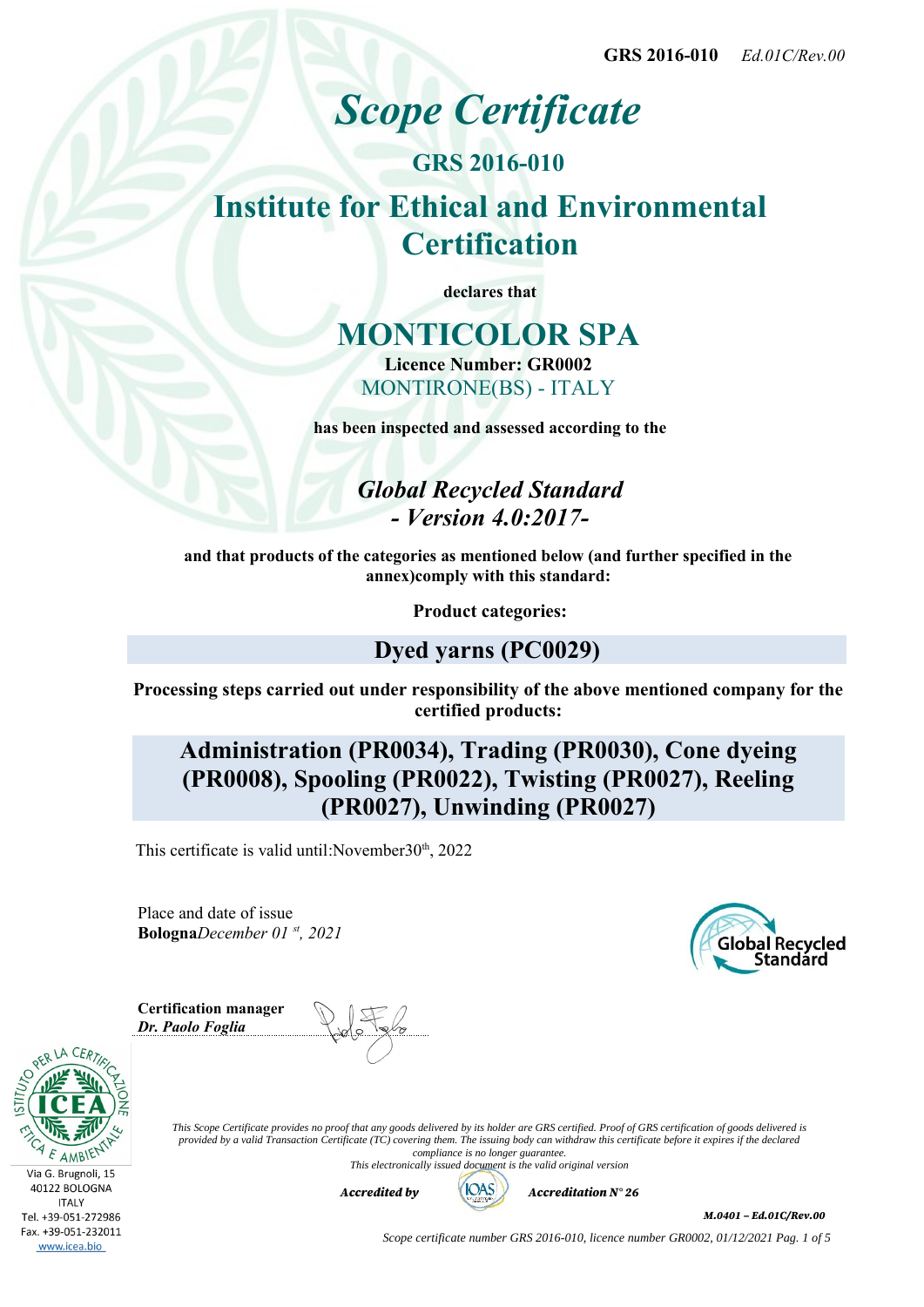### *Certified entity:* **MONTICOLOR SPA**

**Global Recycled Standard**

#### **Annex to certificate no.: GRS 2016-010**

In specific the certificate covers the following products:

| <b>Products</b>     |                                                                                                                | <b>Material Composition</b>                                                      |                | Label grade                        |
|---------------------|----------------------------------------------------------------------------------------------------------------|----------------------------------------------------------------------------------|----------------|------------------------------------|
| Category            | Product details                                                                                                | Fibre                                                                            | $\%$           |                                    |
| Dyed yarns (PC0029) | Filament (Filament PD0069)<br>[Filati greggi e tinti in mischia<br>cotone biologico e poliestere<br>riciclato] | Cotton (RM0102)<br>Polyester (RM0189)*<br>(Post-consumer)                        | 70<br>30       | Made with 30%<br>recycled material |
| Dyed yarns (PC0029) | Filament (Filament PD0069)<br>[Filati greggi e tinti in mischia<br>cotone e poliestere riciclato]              | Cotton $(RM0106)$ * (Pre-<br>consumer)<br>Polyester (RM0189)*<br>(Post-consumer) | 52<br>48       | <b>GRS</b> Certified               |
| Dyed yarns (PC0029) | Filament (Filament PD0069)<br>[Filati greggi e tinti in mischia<br>cotone e poliestere riciclato]              | Cotton $(RM0106)$ * (Pre-<br>consumer)<br>Polyester (RM0189)*<br>(Post-consumer) | 45<br>55       | Made with 55%<br>recycled material |
| Dyed yarns (PC0029) | Filament (Filament PD0069)<br>[Filati greggi e tinti poliestere<br>riciclato <sup>1</sup>                      | Polyester (RM0189)*<br>(Post-consumer)                                           | 100            | <b>GRS</b> Certified               |
| Dyed yarns (PC0029) | Filament (Filament PD0069)<br>[Filati greggi e tinti poliestere<br>riciclato e lyocell]                        | Polyester (RM0189)*<br>(Post-consumer)<br>Lyocell (RM0226)                       | 53<br>47       | Made with 53%<br>recycled material |
| Dyed yarns (PC0029) | Filament (Filament PD0069)<br>[Filati greggi e tinti poliestere<br>riciclato e lyocell]                        | Polyester (RM0189)*<br>(Post-consumer)<br>Lyocell (RM0226)                       | 55<br>45       | Made with 55%<br>recycled material |
| Dyed yarns (PC0029) | Filament (Filament PD0069)<br>[Filati greggi e tinti<br>poliammide riciclato]                                  | Polyamid (RM0184)* (Pre-<br>consumer)                                            | 100            | GRS certified                      |
| Dyed yarns (PC0029) | Filament (Filament PD0069)<br>[Filati greggi e tinti poliestere<br>riciclato e poliammide<br>riciclato]        | Polyester (RM0189)*<br>(Post-consumer)<br>Polyamid (RM0184)* (Pre-<br>consumer)  | 67.70<br>32.30 | <b>GRS</b> certified               |

\* from recycled material

Place and date of issue **Bologna***December 01 st, 2021*



**Certification manager** *Dr. Paolo Foglia*